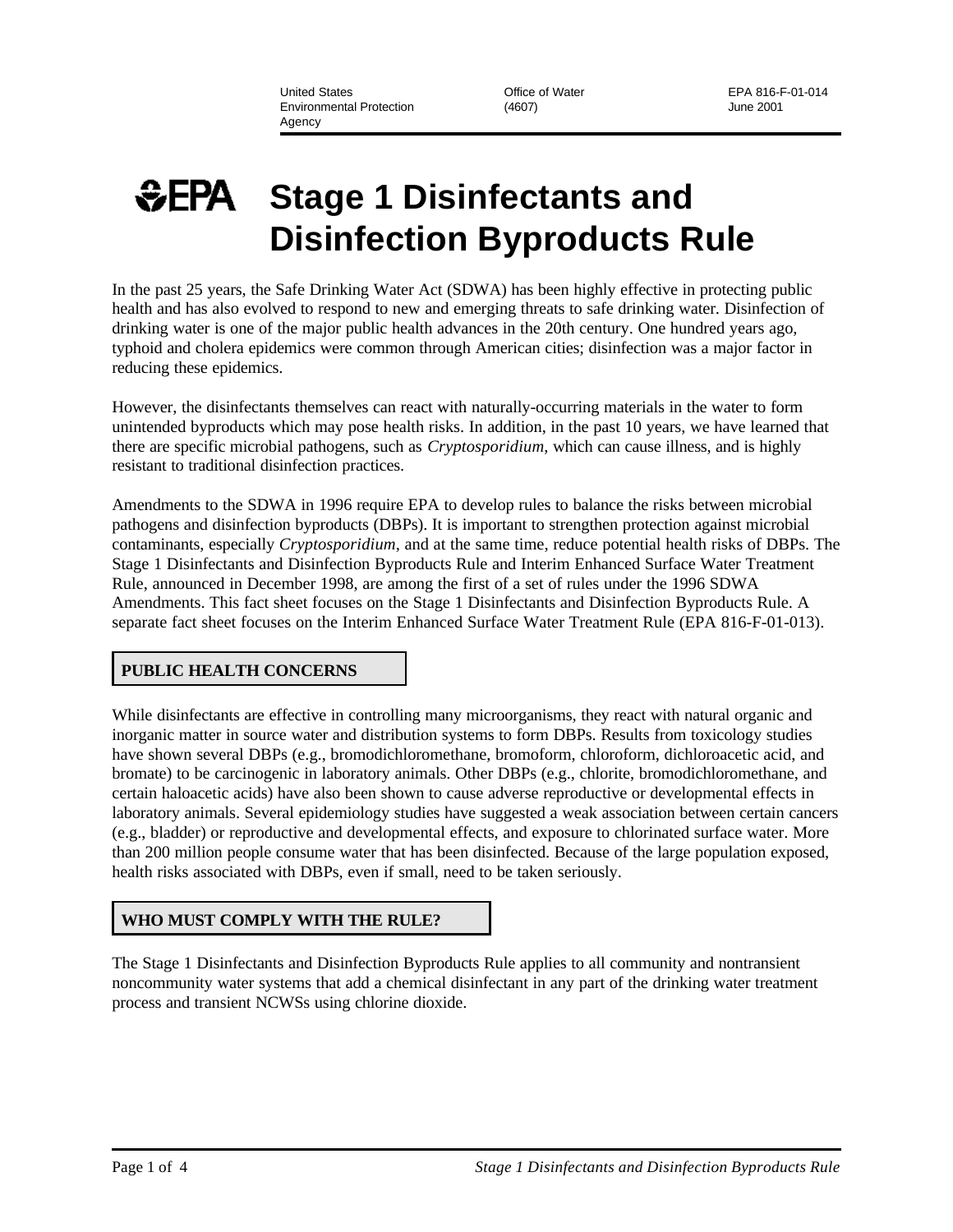## **WHAT DOES THE RULE REQUIRE?**

The Stage 1 Disinfectants and Disinfection Byproduct Rule updates and supersedes the 1979 regulations for total trihalomethanes. In addition, it will reduce exposure to three disinfectants and many disinfection byproducts.

The rule establishes maximum residual disinfectant level goals (MRDLGs) and maximum residual disinfectant levels (MRDLs) for three chemical disinfectants—chlorine, chloramine and chlorine dioxide (see Table 1). It also establishes maximum contaminant level goals (MCLGs) and maximum contaminant levels (MCLs) for total trihalomethanes, haloacetic acids, chlorite and bromate (see Table 1).

| <b>Disinfectant Residual</b>                                                                                        | <b>MRDLG</b><br>(mg/L)             | $MRDL$ (mg/L)                | Compliance<br><b>Based On</b> |
|---------------------------------------------------------------------------------------------------------------------|------------------------------------|------------------------------|-------------------------------|
| Chlorine                                                                                                            | 4 (as $Cl2$ )                      | 4.0 (as $Cl_2$ )             | <b>Annual Average</b>         |
| Chloramine                                                                                                          | 4 (as $Cl2$ )                      | 4.0 (as $Cl_2$ )             | <b>Annual Average</b>         |
| Chlorine Dioxide                                                                                                    | $0.8$ (as ClO <sub>2</sub> )       | $0.8$ (as ClO <sub>2</sub> ) | Daily Samples                 |
| <b>Disinfection Byproducts</b>                                                                                      | $MCLG$ (mg/L)                      | $MCL$ (mg/L)                 | Compliance<br><b>Based On</b> |
| Total trihalomethanes $(TTHM)^1$<br>- Chloroform<br>- Bromodichloromethane<br>- Dibromochloromethane<br>- Bromoform | N/A<br>N/A<br>zero<br>0.06<br>zero | 0.080                        | <b>Annual Average</b>         |
| Haloacetic acids (five) $(HAA5)^2$<br>- Dichloroacetic acid<br>- Trichloroacetic acid                               | N/A<br>zero<br>0.3                 | 0.060                        | <b>Annual Average</b>         |
| Chlorite                                                                                                            | 0.8                                | 1.0                          | <b>Monthly Average</b>        |
| <b>Bromate</b>                                                                                                      | zero                               | 0.010                        | <b>Annual Average</b>         |

| Table 1                                                        |  |  |  |  |
|----------------------------------------------------------------|--|--|--|--|
| <b>MRDLGs, MRDLs, MCLGs and MCLs for Stage 1 Disinfectants</b> |  |  |  |  |
| and Disinfection Byproducts Rule                               |  |  |  |  |

N/A Not applicable because there are individual MCLGs for TTHMs or HAAs.

- 1 Total trihalomethanes is the sum of the concentrations of chloroform, bromodichloromethane, dibromochloromethane, and bromoform.
- 2 Haloacetic acids (five) is the sum of the concentrations of mono-, di-, and trichloroacetic acids and mono- and dibromoacetic acids.

Water systems that use surface water or ground water under the direct influence of surface water and use conventional filtration treatment are required to remove specified percentages of organic materials, measured as total organic carbon (TOC), that may react with disinfectants to form DBPs (See Table 2). Removal will be achieved through a treatment technique (enhanced coagulation or enhanced softening) unless a system meets alternative criteria.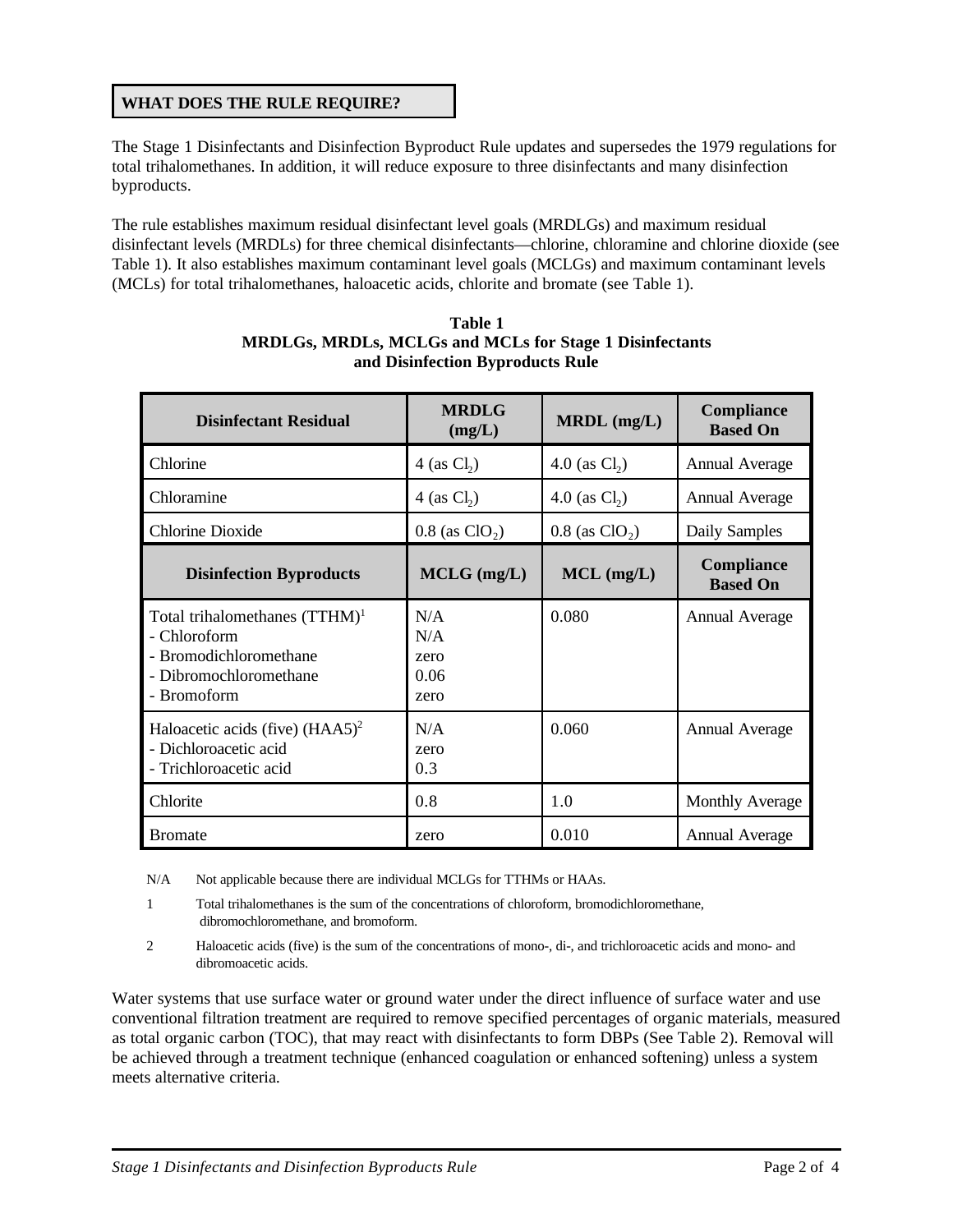#### **Table 2 Required Removal of Total Organic Carbon by Enhanced Coagulation and Enhanced Softening for Subpart H Systems Using Conventional Treatment<sup>1</sup>**

| <b>Source Water TOC</b> | Source Water Alkalinity (mg/L as $CaCO3$ ) |           |          |  |
|-------------------------|--------------------------------------------|-----------|----------|--|
| (mg/L)                  | $0 - 60$                                   | $>60-120$ | $>120^2$ |  |
| $>2.0-4.0$              | 35.0%                                      | 25.0%     | 15.0%    |  |
| $>4.0-8.0$              | 45.0%                                      | 35.0%     | 25.0%    |  |
| > 8.0                   | 50.0%                                      | 40.0%     | 30.0%    |  |

1-Systems meeting at least one of the alternative compliance criteria in the rule are not required to meet the removals in this table. 2-Systems practicing softening must meet the TOC removal requirements in the last column to the right.

## **WHAT ARE THE COMPLIANCE DEADLINES?**

Surface water systems and systems using ground water under the direct influence of surface water serving 10,000 or more people are required to comply with the Stage 1 Disinfectants and Disinfection Byproducts Rule by January 1, 2002. All ground water systems and systems using surface water or ground water under the direct influence of surface water serving less than 10,000 people must comply with the Stage 1 Disinfectants and Disinfection Byproducts Rule by January 1, 2004.

### **WHAT ARE THE COSTS AND BENEFITS OF THE RULE?**

EPA estimates that implementation of the Stage 1 Disinfectants and Disinfection Byproducts Rule will result in:

- 1- As many as 140 million people receiving increased protection from DBPs.
- 2- 24 percent national average reduction in TTHM levels.
- 3- Reduction in exposure to the major DBPs from use of ozone (bromate) and chlorine dioxide (chlorite).

The total annual cost of the rule is about \$700 million. EPA believes that the benefits exceed the costs of the Stage 1 Disinfectants and Disinfection Byproducts Rule. An estimated 115 million households are affected by the Stage 1 Disinfectants and Disinfection Byproducts Rule. EPA estimates that 95 percent of the households will incur additional costs of less than \$1 per month on their water bills. An additional four percent will pay between \$1 and \$10 per month more, and one percent are expected to incur increased water bills of \$10 to \$33 per month, if they choose to install treatment. However, many of these systems may chose less costly non-treatment options, such as consolidation. The majority of households incurring the highest costs are small systems serving less than 10,000 people that have never been regulated for DBPs.